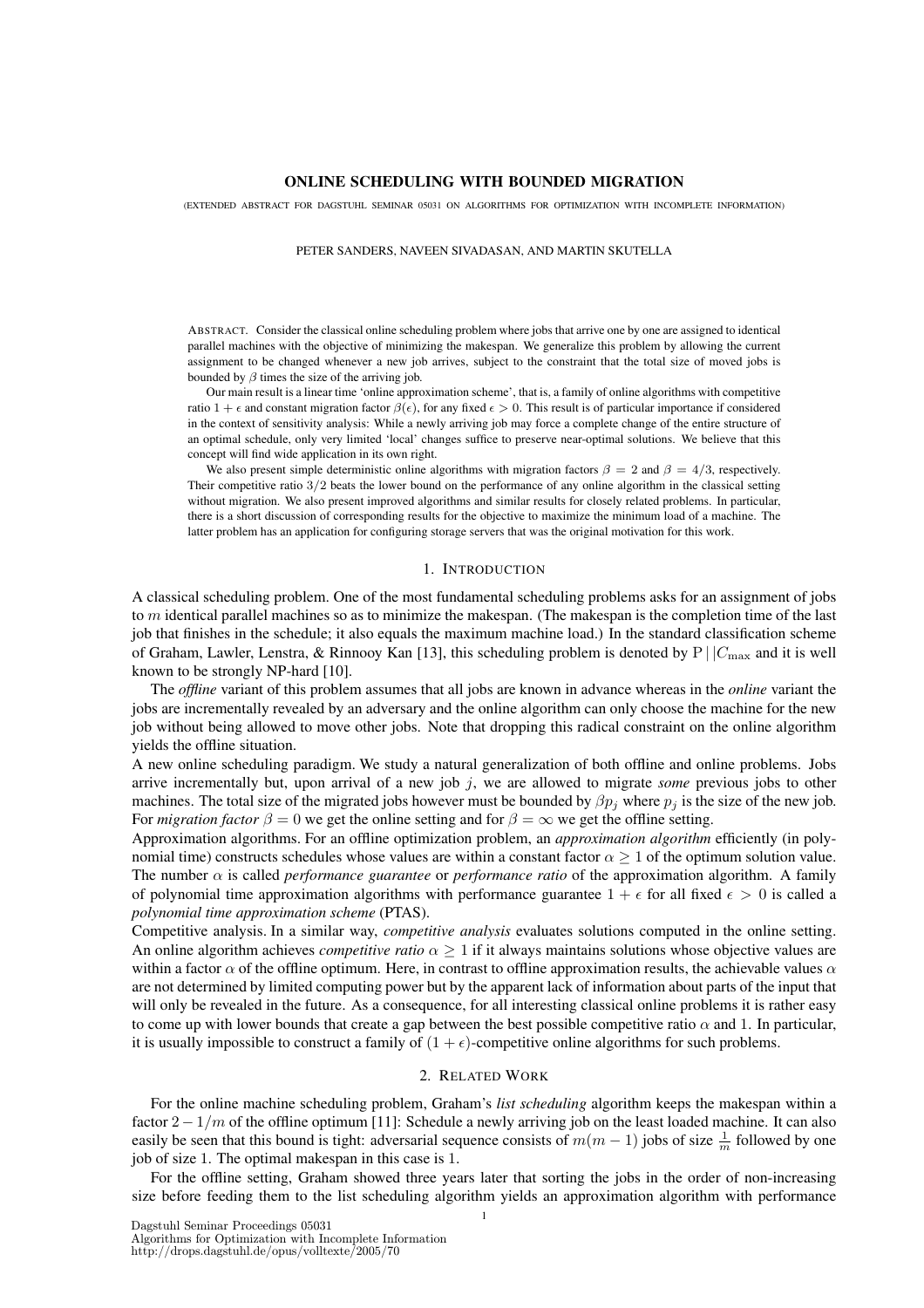ratio  $4/3-1/(3m)$  [12]. Later, exploiting the relationship between the machine scheduling problem under consideration and the binpacking problem, algorithms with improved approximation ratios have been obtained in a series of works [7, 9, 17].

Finally, polynomial time approximation schemes for a constant number of machines and for an arbitrary number of machines are given in [12, 21] and by Hochbaum & Shmoys [15], respectively. The latter PTAS partitions jobs into large and small jobs. The sizes of large jobs are rounded such that an optimum schedule for the rounded jobs can be obtained via dynamic programming. The small jobs are then added greedily using Graham's list scheduling algorithm. This approach can be refined to an algorithm with linear running time (see, e.g., [14]): replace the dynamic program with an integer linear program on a fixed number of variables and constraints which can be solved in constant time [18].

In a series of papers, increasingly complicated online algorithms with better and better competitive ratios beating the Graham bound 2 have been developed [5, 16, 1]. The best result known to date is a 1.9201-competitive algorithm due to Fleischer and Wahl [8]. The best lower bound 1.88 on the competitive ratio of any deterministic online algorithm currently known is due to Rudin [20]. For randomized online algorithms there is a lower bound of  $e/(e-1) \approx 1.58$  [6, 23]. For more results on online algorithms for scheduling we refer to the recent survey articles by Albers [2] and Sgall [24].

Strategies that reassign jobs were studied in the context of online load balancing, jobs arrive in and depart from a system of  $m$  machines online and the scheduler has to assign each incoming job to one of the machines. Deviating from the usual approach of comparing against the optimal *peak load* seen so far, Westbrook [25] introduced the notion of competitiveness against *current load*: An algorithm is  $\alpha$ –competitive if after every round the makespan is within  $\alpha$  factor of the optimal makespan for the current set of jobs. Each incoming job u has size  $p_u$  and reassignment cost  $r_u$ . For a job, the reassignment cost has to be paid for its initial assignment and then every time it is reassigned. Observe that the optimal strategy has to pay this cost once for each job for its initial assignment. Thus the optimal (re)assignment cost  $S$  is simply the sum of reassignment costs of all jobs scheduled till now. Westbrook showed a 6-competitive strategy for identical machines with reassignment cost 3S for proportional reassignments, i.e.,  $r_u$  is proportional to  $p_u$ , and 2S for unit reassignments, i.e.,  $r_u = 1$  for all jobs. Later Andrews et al. [3] improved it to 3.5981 with the same reassignment factors. They also showed  $3 + \epsilon$  and  $2 + \epsilon$  competitive strategies respectively for the proportional and unit case, the reassignment factor depending only on  $\epsilon$ . For arbitrary reassignment costs they achieve 3.5981 competitiveness with 6.8285 reassignment factor. They also present a 32– competitive strategy with constant reassignment factor for related machines. Job deletions is an aspect that we do not consider in our work, our focus is primarily on achieving competitive ratios close to 1. Our results can also be interpreted in this framework of online load balancing, with proportional reassignments and without job deletions. We show strategies with better competitive ratios, at the same time achieving reassignment factor strictly less than three. We also show  $(1 + \epsilon)$ –competitive strategies, for any  $\epsilon > 0$ , with constant reassignment factor f( $\epsilon$ ). Our results are also stronger in the sense that a strategy with reassignment factor  $\beta$  ensures that when a job u arrives, the total reassignment cost incurred (for scheduling it) is at most  $\beta r_u$ . This is different from the more relaxed constraint that after  $t$  rounds, the total reassignment cost incurred is at most  $\beta\sum r_u$  (summing over all jobs seen till round t). Most of our strategies are *robust*, they convert *any*  $\alpha$ –competitive schedule to an  $\alpha$ –competitive schedule after assigning the newly arrived job, whereas in [25, 3] it is required that the schedule so far is carefully constructed in order to ensure the competitiveness after assigning/deleting a job in the next round.

# 3. OUR CONTRIBUTION

We describe a simple online algorithm which achieves approximation ratio  $3/2$  using a moderate migration factor  $\beta = 2$ . Notice that already this result beats the lower bound 1.88 (1.58) on the competitive ratio of any classical (randomized) online algorithm without migration. Using a more sophisticated analysis, the migration factor can be decreased to  $4/3$  while maintaining competitive ratio  $3/2$ . On the other hand we show that our approach does not allow for migration factor 1 and competitive ratio 3/2. Furthermore, an improved competitive ratio 4/3 can be achieved with migration factor 4. For two machines, we can achieve competitive ratio 7/6 with a migration factor of one. This ratio is tight for migration factor one.

As our main result, we present a family of online algorithms with competitive ratio  $1+\epsilon$  and constant migration factor  $\beta(\epsilon)$ , for any fixed  $\epsilon > 0$ . On the negative side, no constant migration factor suffices to maintain competitive ratio one, i.e., optimality. We provide interpretations of these results in several different contexts:

• *Online algorithms*. Online scheduling with bounded job migration is a relaxation of the classical online paradigm. Obviously, there is a tradeoff between the desire for high quality solutions and the requirement to compute them online, that is, to deal with a lack of information. Our result can be interpreted in terms of the corresponding tradeoff curve: Any desired quality can be guaranteed while relaxing the online paradigm only moderately by allowing for a constant migration factor.